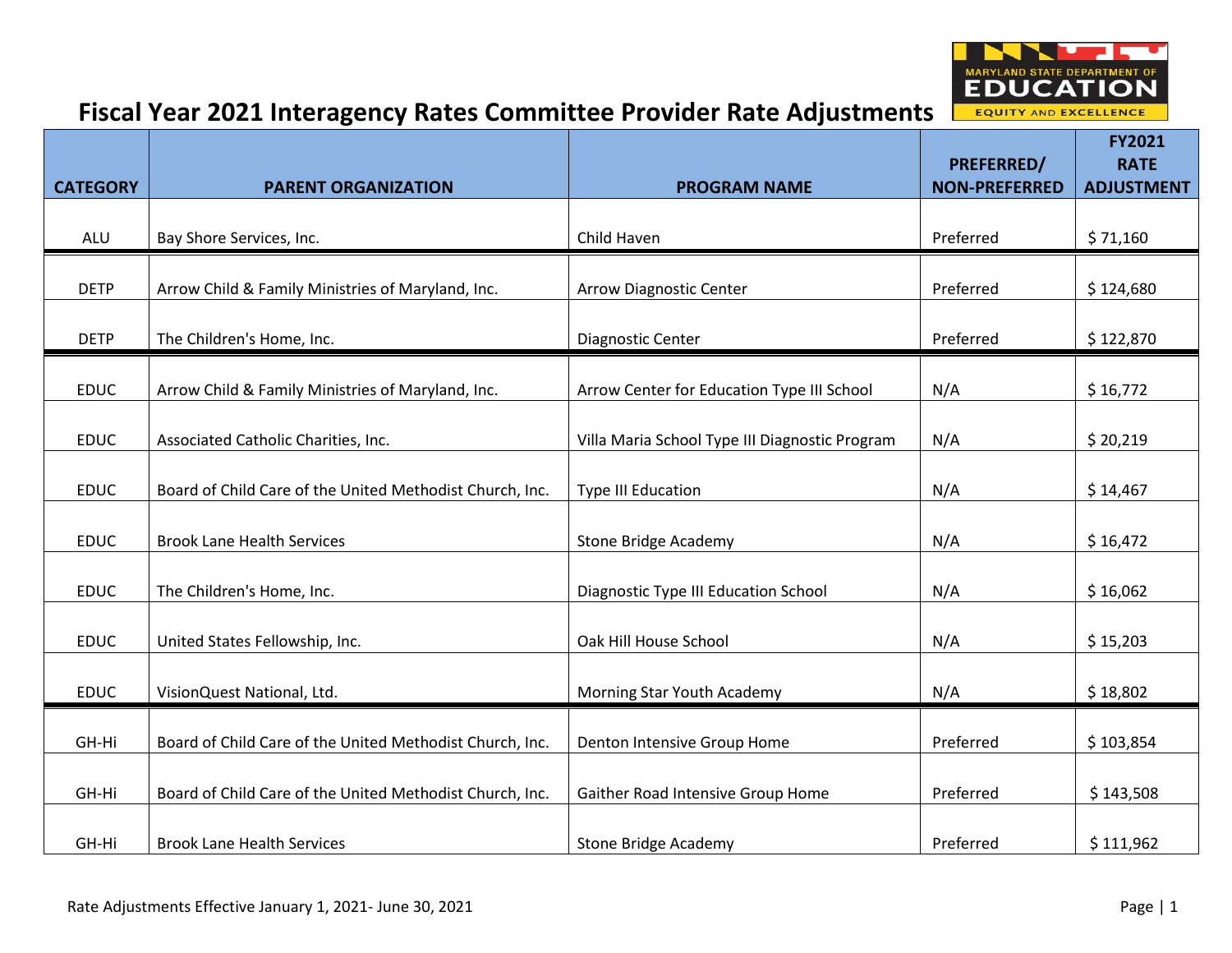

|                 |                                                          |                                           | <b>PREFERRED/</b>    | <b>FY2021</b><br><b>RATE</b> |
|-----------------|----------------------------------------------------------|-------------------------------------------|----------------------|------------------------------|
| <b>CATEGORY</b> | <b>PARENT ORGANIZATION</b>                               | <b>PROGRAM NAME</b>                       | <b>NON-PREFERRED</b> | <b>ADJUSTMENT</b>            |
|                 |                                                          |                                           |                      |                              |
| GH-Hi           | Hearts & Homes for Youth                                 | Helen Smith High Intensity                | Preferred            | \$98,697                     |
|                 |                                                          |                                           |                      |                              |
| GH-Hi           | Our House, Inc.                                          | Our House, Inc.                           | Preferred            | \$76,698                     |
|                 |                                                          |                                           |                      |                              |
| GH-Hi           | The Children's Home, Inc.                                | Transitions - High Intensity Group Home   | Preferred            | \$101,827                    |
| GH-Hi           | The National Center for Children & Families              | Greentree Adolescent Program              | Non-Preferred        | \$124,234                    |
|                 |                                                          | Arrow Transitional Living Program @       |                      |                              |
| <b>GHS</b>      | Arrow Child & Family Ministries of Maryland, Inc.        | Crossroads                                | Non-Preferred        | \$104,428                    |
|                 |                                                          |                                           |                      |                              |
| <b>GHS</b>      | Board of Child Care of the United Methodist Church, Inc. | <b>Group Home</b>                         | Non-Preferred        | \$89,115                     |
|                 |                                                          |                                           |                      |                              |
| <b>GHS</b>      | Building Communities Today For Tomorrow, Inc.            | One Love                                  | Preferred            | \$71,637                     |
|                 |                                                          |                                           |                      |                              |
| <b>GHS</b>      | Care With Class, Inc.                                    | Care with Class                           | Preferred            | \$76,622                     |
| <b>GHS</b>      | Cedar Ridge Children's Home & School, Inc.               | Residential Services - 24 Hour Child Care | Preferred            | \$84,266                     |
|                 |                                                          |                                           |                      |                              |
| <b>GHS</b>      | Challengers Independent Living                           | Bert's Place/Bert's Place Too             | Preferred            | \$77,184                     |
|                 |                                                          |                                           |                      |                              |
| <b>GHS</b>      | Changing Lives At Home, Inc.                             | Changing Lives At Home                    | Preferred            | \$77,424                     |
|                 |                                                          |                                           |                      |                              |
| <b>GHS</b>      | Day By Day Residential Services, Inc.                    | Day By Day Residential Services, Inc.     | Preferred            | \$78,044                     |
|                 |                                                          |                                           |                      |                              |
| <b>GHS</b>      | Hearts & Homes for Youth                                 | Jump Start                                | Preferred            | \$87,505                     |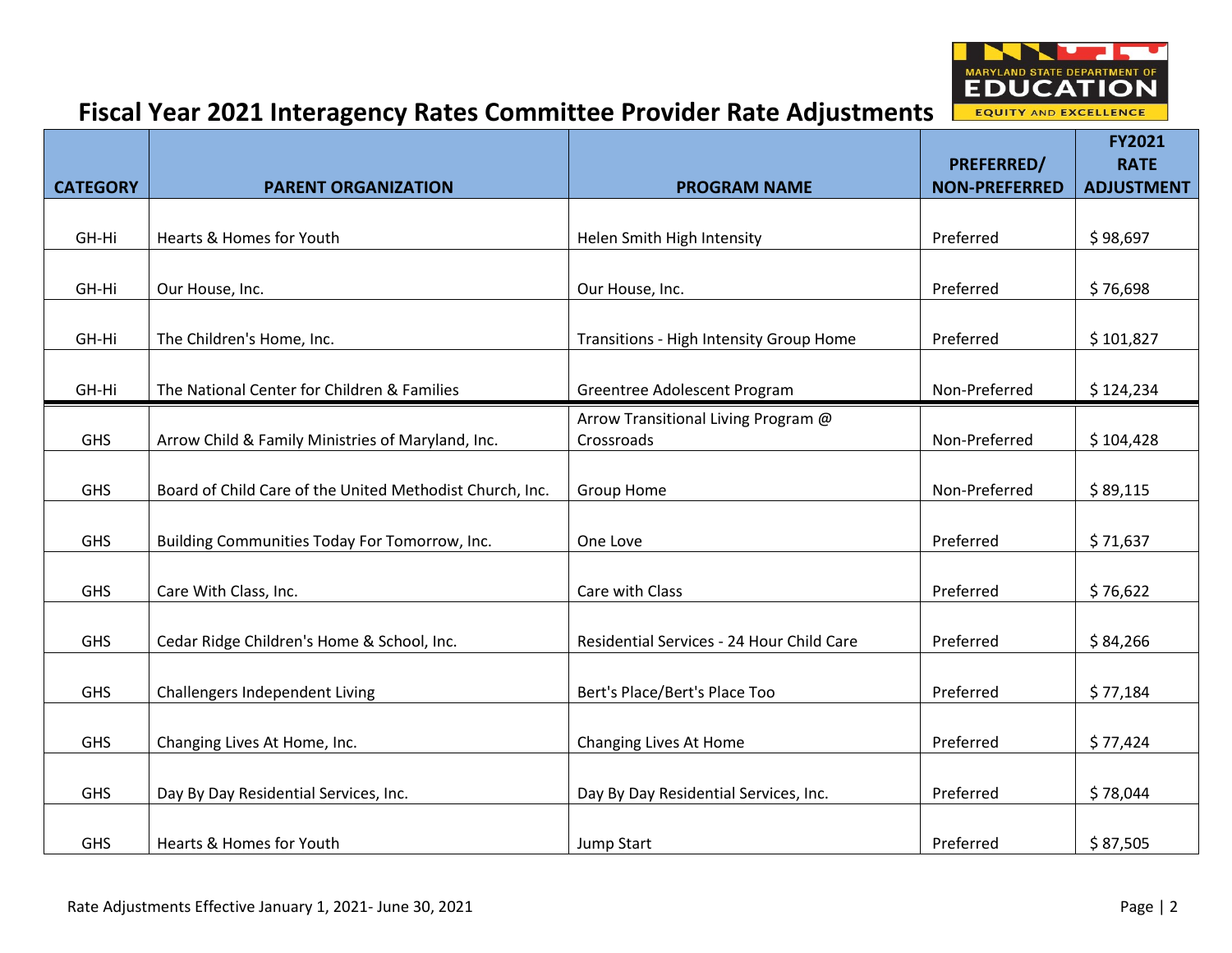

|                 |                                              |                                          |                                    | <b>FY2021</b>                    |
|-----------------|----------------------------------------------|------------------------------------------|------------------------------------|----------------------------------|
| <b>CATEGORY</b> | <b>PARENT ORGANIZATION</b>                   | <b>PROGRAM NAME</b>                      | PREFERRED/<br><b>NON-PREFERRED</b> | <b>RATE</b><br><b>ADJUSTMENT</b> |
|                 |                                              |                                          |                                    |                                  |
| GHS             | Hearts & Homes for Youth                     | Kemp Mill                                | Preferred                          | \$89,509                         |
|                 |                                              |                                          |                                    |                                  |
| <b>GHS</b>      | Inner County Outreach                        | Inner County Outreach                    | Preferred                          | \$70,727                         |
| GHS             | Inspiring Minds, Inc.                        | <b>Inspiring Minds</b>                   | Preferred                          | \$71,279                         |
| <b>GHS</b>      | Jumoke, Inc.                                 | Jumoke Group Homes                       | Non-Preferred                      | \$72,624                         |
|                 |                                              |                                          |                                    |                                  |
| <b>GHS</b>      | Madi's Place                                 | Madi's Place                             | Preferred                          | \$75,425                         |
| <b>GHS</b>      | Making A Great Individual Contribution, Inc. | Unity Home for Girls                     | Preferred                          | \$71,821                         |
|                 |                                              |                                          |                                    |                                  |
| <b>GHS</b>      | McJoy's Joy Covenant, Inc.                   | McJoy's Joy Covenant, Inc.               | Preferred                          | \$75,843                         |
|                 |                                              |                                          |                                    |                                  |
| <b>GHS</b>      | Rite of Passage, Inc.                        | Silver Oak Academy                       | Preferred                          | \$73,176                         |
| <b>GHS</b>      | Rolling Vista Place, Inc.                    | Rolling Vista Place Group Home for Girls | Preferred                          | \$74,524                         |
| <b>GHS</b>      | Southern Maryland Youth Home                 | Southern Maryland Youth Home             | Preferred                          | \$68,558                         |
|                 |                                              |                                          |                                    |                                  |
| <b>GHS NEW</b>  | St. Ann's Center for Children                | Girls Residential Program                | Preferred                          | \$82,343                         |
|                 |                                              |                                          |                                    |                                  |
| <b>GHS</b>      | The Arc of Washington County, Inc.           | <b>Children's Residential Services</b>   | Preferred                          | \$90,187                         |
| <b>GHS</b>      | The Arc of Washington County, Inc.           | Foundations Independent Living Program   | Preferred                          | \$76,343                         |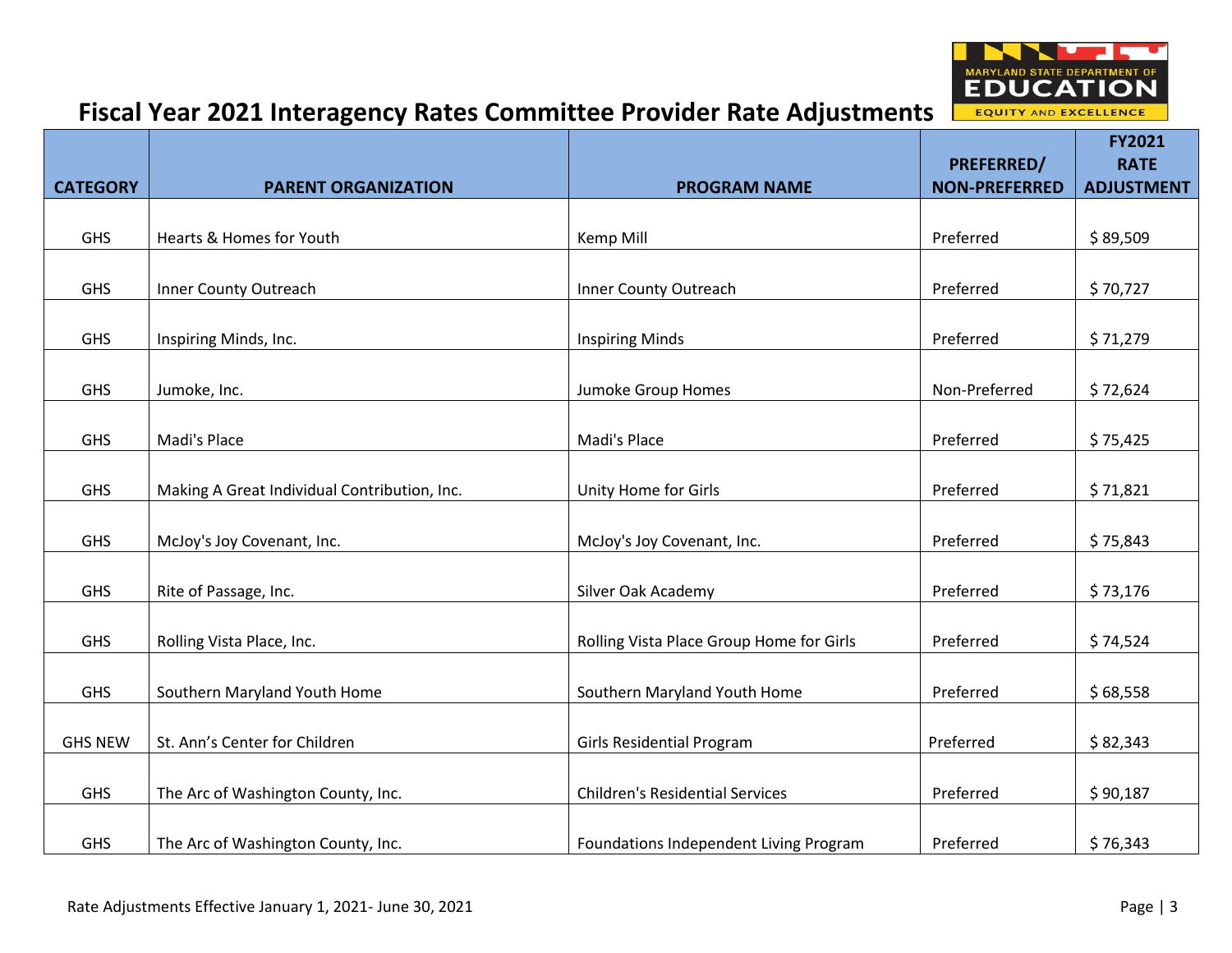

|                 |                                                          |                                           | PREFERRED/           | <b>FY2021</b><br><b>RATE</b> |
|-----------------|----------------------------------------------------------|-------------------------------------------|----------------------|------------------------------|
| <b>CATEGORY</b> | <b>PARENT ORGANIZATION</b>                               | <b>PROGRAM NAME</b>                       | <b>NON-PREFERRED</b> | <b>ADJUSTMENT</b>            |
| <b>GHS</b>      | The Children's Home, Inc.                                | Long Term Group Home                      | Preferred            | \$82,639                     |
| <b>GHS NEW</b>  | Total Quality Residential Services, Inc.                 | Youth Program                             | Preferred            | \$94,511                     |
| <b>GHS</b>      | United States Fellowship, Inc. - Oak Hill House School   | Oak Hill House                            | Preferred            | \$80,304                     |
| IL              | Board of Child Care of the United Methodist Church, Inc. | Independent Living Program                | Preferred            | \$52,435                     |
| IL              | CareRite TFC, Inc.                                       | Independent Living Project (ILP)          | Preferred            | \$29,476                     |
| IL              | Challengers Independent Living, Inc.                     | Challengers Independent Living            | Preferred            | \$40,228                     |
| IL              | Jumoke, Inc.                                             | Jumoke Independent Living Project         | Preferred            | \$40,998                     |
| IL              | King Edwards, Inc.                                       | A Journey Home Independent Living Program | Preferred            | \$47,846                     |
| IL              | MENTOR Maryland, Inc.                                    | Independent Living Project                | Preferred            | \$39,986                     |
| IL              | Pressley Ridge - Maryland                                | Independence Plus                         | Preferred            | \$50,387                     |
| IL              | Progressive Life Center, Inc.                            | Independent Living Program - MD           | Preferred            | \$48,136                     |
| IL              | The Martin Pollak Project, Inc.                          | Independent Living Program                | Preferred            | \$46,488                     |
| IL              | The National Center for Children & Families              | FutureBound Independent Living Program    | Preferred            | \$53,913                     |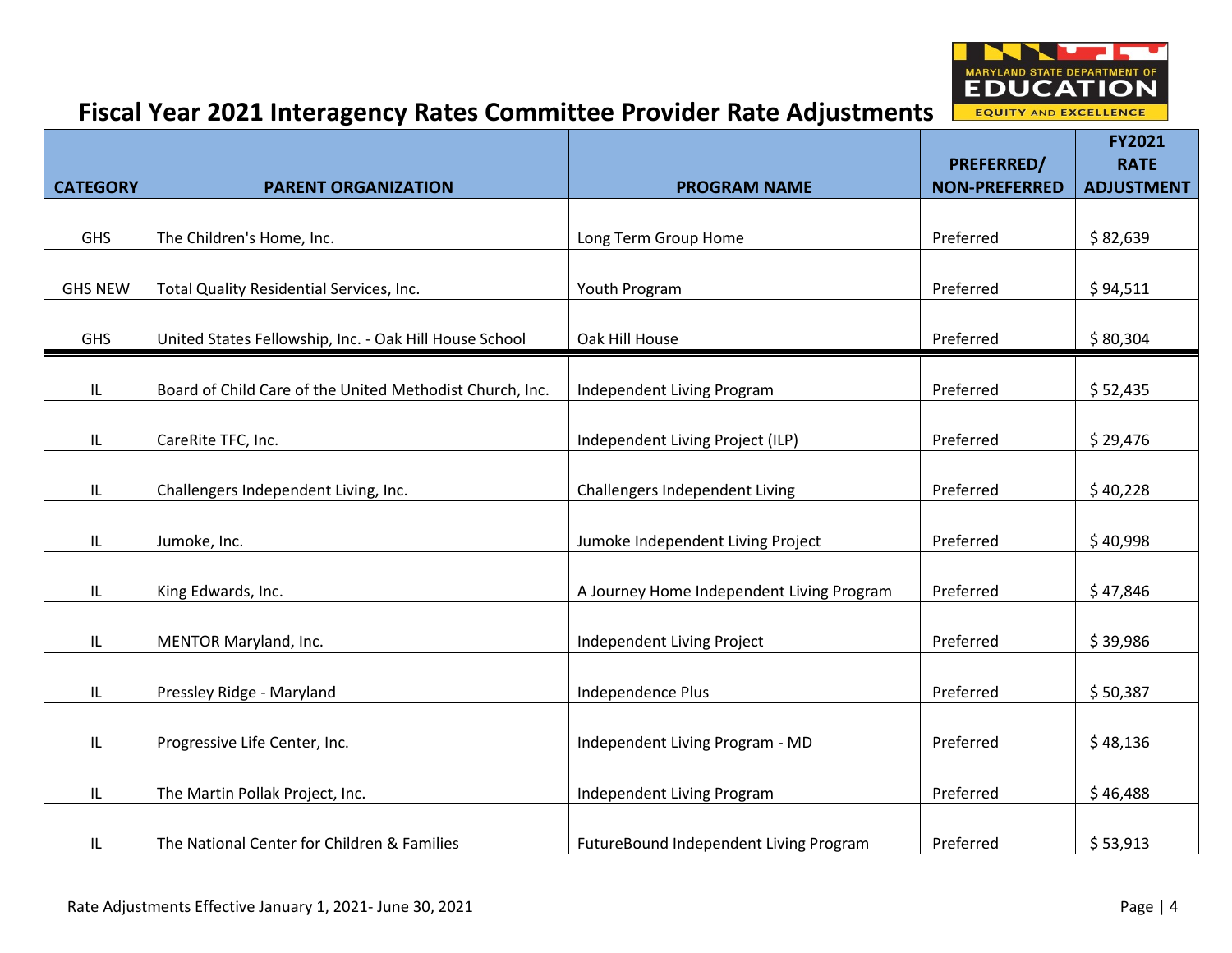

|                 |                                                          |                                      |                                    | FY2021                           |
|-----------------|----------------------------------------------------------|--------------------------------------|------------------------------------|----------------------------------|
| <b>CATEGORY</b> | <b>PARENT ORGANIZATION</b>                               | <b>PROGRAM NAME</b>                  | PREFERRED/<br><b>NON-PREFERRED</b> | <b>RATE</b><br><b>ADJUSTMENT</b> |
|                 |                                                          |                                      |                                    |                                  |
| L               | Umbrella Therapeutic Services, Inc.                      | Umbrella                             | Preferred                          | \$40,645                         |
| <b>MFP</b>      | Center for Social Change, Inc.                           | <b>Medically Fragile Children</b>    | Preferred                          | \$165,492                        |
|                 |                                                          |                                      |                                    |                                  |
| <b>MFP</b>      | Second Family, Inc.                                      | <b>Capitol Heights MFP</b>           | Preferred                          | \$419,667                        |
| <b>MFP</b>      | Second Family, Inc.                                      | Lancaster Lane MFP                   | Preferred                          | \$414,377                        |
|                 |                                                          |                                      |                                    |                                  |
| <b>MFP</b>      | Second Family, Inc.                                      | Prince George's County Expansion MFP | Preferred                          | \$398,681                        |
|                 |                                                          |                                      |                                    |                                  |
| <b>MFP</b>      | Total Quality Residential Services, Inc.                 | Medically Fragile Children's Program | Preferred                          | \$197,904                        |
| <b>MISC NEW</b> | Arrow Child & Family Ministries of Maryland, Inc.        | High Intensity Group Home            | N/A                                | \$197,442                        |
|                 |                                                          |                                      |                                    |                                  |
| <b>MISC</b>     | Associated Catholic Charities, Inc.                      | St. Vincent's Villa - MISC           | N/A                                | \$178,788                        |
|                 |                                                          |                                      |                                    |                                  |
| <b>MISC NEW</b> | Board of Child Care of the United Methodist Church, Inc. | Denton ECDD                          | N/A                                | \$564,854                        |
| <b>MISC</b>     | Board of Child Care of the United Methodist Church, Inc. | Gaither Road ECDD                    | N/A                                | \$610,037                        |
|                 |                                                          |                                      |                                    |                                  |
| <b>MISC</b>     | Board of Child Care of the United Methodist Church, Inc. | High Intensity Group Home CSE        | N/A                                | \$646,070                        |
|                 |                                                          |                                      |                                    |                                  |
| <b>MISC</b>     | Center for Social Change, Inc.                           | DD Children Program                  | N/A                                | \$160,233                        |
| <b>MISC NEW</b> | Community Options, Inc.                                  | Children's Home                      | N/A                                | \$240,027                        |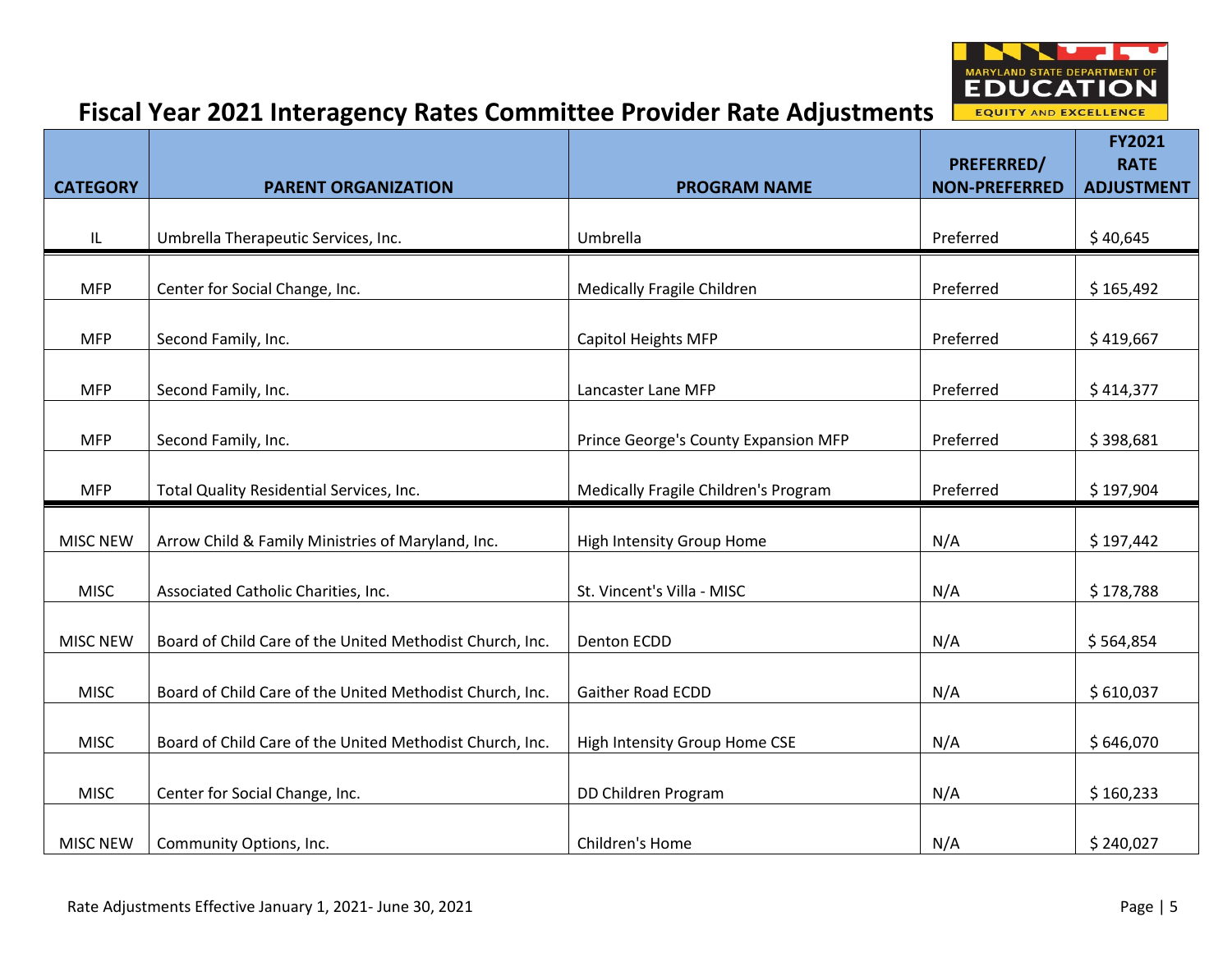

|                 |                                                   |                                       | PREFERRED/           | FY2021<br><b>RATE</b> |
|-----------------|---------------------------------------------------|---------------------------------------|----------------------|-----------------------|
| <b>CATEGORY</b> | <b>PARENT ORGANIZATION</b>                        | <b>PROGRAM NAME</b>                   | <b>NON-PREFERRED</b> | <b>ADJUSTMENT</b>     |
|                 |                                                   |                                       |                      |                       |
| <b>MISC</b>     | Creative Options, Inc.                            | <b>Youth Services I</b>               | N/A                  | \$165,464             |
|                 |                                                   |                                       |                      |                       |
| <b>MISC NEW</b> | Creative Options, Inc.                            | Youth Services High ECDD              | N/A                  | \$307,554             |
|                 |                                                   |                                       |                      |                       |
| <b>MISC</b>     | Day By Day Residential Services, Inc.             | Day By Day Residential Services       | N/A                  | \$286,936             |
|                 |                                                   |                                       |                      |                       |
| <b>MISC</b>     | Innovative Services, Inc.                         | <b>MRW Youth Services</b>             | N/A                  | \$382,461             |
|                 |                                                   |                                       |                      |                       |
| <b>MISC</b>     | Jumoke Community Based Care, Inc.                 | Jumoke ALU                            | N/A                  | \$250,919             |
|                 |                                                   |                                       |                      |                       |
| <b>MISC</b>     | Jumoke Community Based Care, Inc.                 | Jumoke Group Homes                    | N/A                  | \$237,354             |
|                 |                                                   |                                       |                      |                       |
| <b>MISC</b>     | MENTOR Maryland, Inc.                             | <b>Teens in Transition</b>            | N/A                  | \$97,763              |
|                 |                                                   |                                       |                      |                       |
| <b>MISC</b>     | Nexus Woodbourne Family Healing                   | Diagnostic Program                    | N/A                  | \$796,811             |
|                 |                                                   |                                       |                      |                       |
| <b>MISC</b>     | Pressley Ridge Maryland                           | <b>Second Generations</b>             | N/A                  | \$82,381              |
| <b>MISC</b>     |                                                   | Shorehaven                            |                      |                       |
|                 | Shorehaven, Inc.                                  |                                       | N/A                  | \$158,724             |
| <b>MISC</b>     | St. Ann's Center for Children, Youth and Families | Residential Teen Parent Program       | N/A                  | \$75,752              |
|                 |                                                   |                                       |                      |                       |
| <b>MISC</b>     | VisionQuest National Ltd.                         | Morning Star Youth Academy            | N/A                  | \$108,435             |
|                 |                                                   |                                       |                      |                       |
| <b>NR</b>       | Cedar Ridge Children's Home & School, Inc.        | <b>Transitional Education Program</b> | N/A                  | \$49.96               |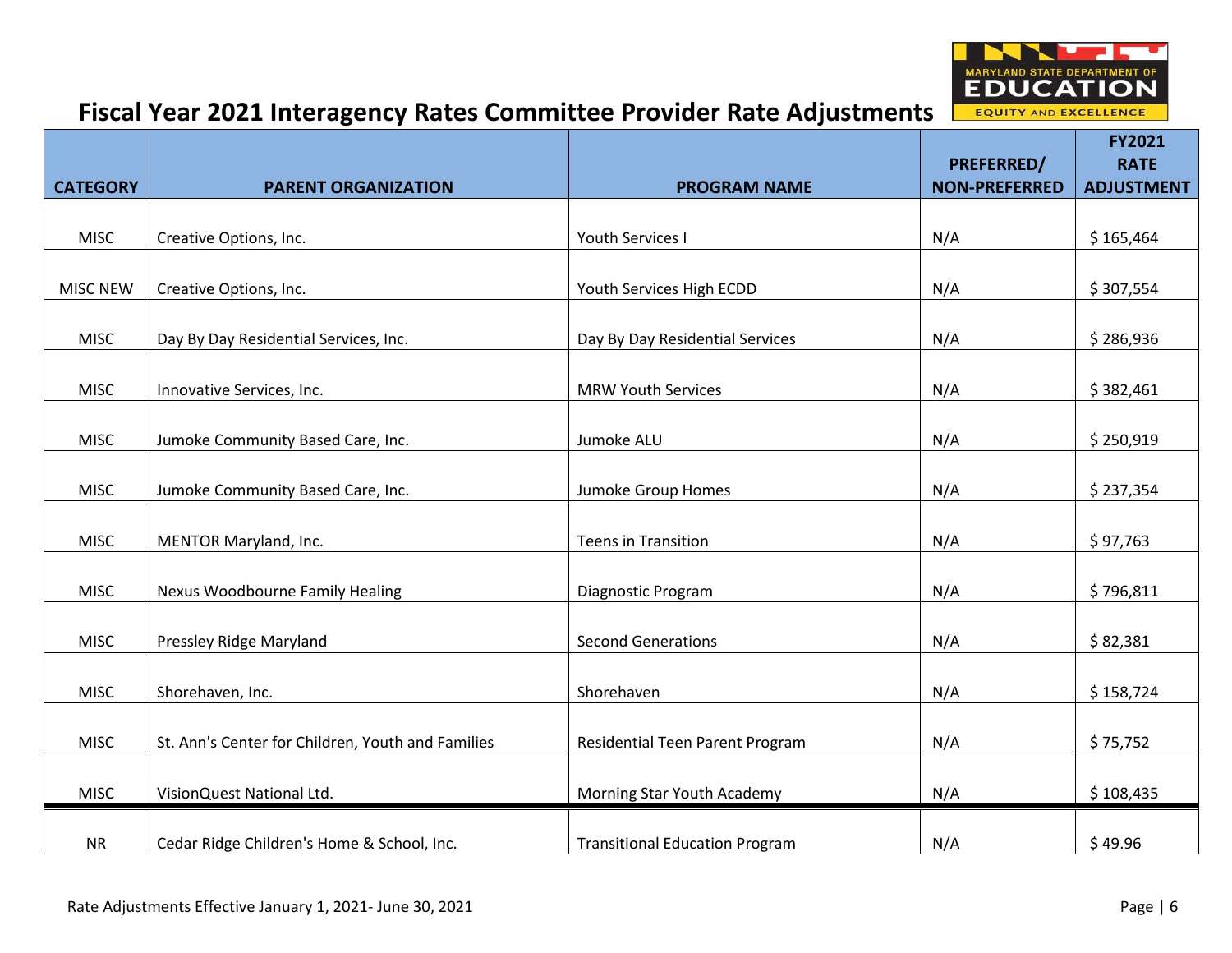

|                 |                                                          |                                                    |                                           | FY2021                           |
|-----------------|----------------------------------------------------------|----------------------------------------------------|-------------------------------------------|----------------------------------|
| <b>CATEGORY</b> | <b>PARENT ORGANIZATION</b>                               | <b>PROGRAM NAME</b>                                | <b>PREFERRED/</b><br><b>NON-PREFERRED</b> | <b>RATE</b><br><b>ADJUSTMENT</b> |
|                 |                                                          |                                                    |                                           |                                  |
| <b>NR</b>       | Center for Children, Inc.                                | <b>Functional Family Therapy</b>                   | N/A                                       | \$48.76                          |
|                 |                                                          |                                                    |                                           |                                  |
| <b>NR</b>       | Community Counseling & Mentoring Services, Inc.          | Multisystemic Therapy Program                      | N/A                                       | \$146.93                         |
| <b>NR</b>       | Community Solutions, Inc.                                | <b>Baltimore County MST</b>                        | N/A                                       | \$116.03                         |
| <b>NR</b>       | Institute for Family Centered Services, Inc.             | In-Home Community Based Services                   | N/A                                       | \$87.29                          |
| <b>NR</b>       | Living Classroom Foundation                              | Fresh Start                                        | N/A                                       | \$100.51                         |
| <b>NR</b>       | VisionQuest National Ltd.                                | Maryland Functional Family Therapy                 | N/A                                       | \$30.39                          |
|                 |                                                          |                                                    |                                           |                                  |
| <b>NR</b>       | Way Station, Inc.                                        | <b>MST</b>                                         | N/A                                       | \$113.37                         |
| <b>NR</b>       | Youth Advocate Programs. Inc.                            | Maryland Advocate Program                          | N/A                                       | \$87.81                          |
| S               | The Children's Home, Inc.                                | Shelter                                            | Preferred                                 | \$84,860                         |
| <b>TFC</b>      | Arrow Child & Family Ministries of Maryland, Inc.        | <b>Arrow Treatment Foster Care</b>                 | Preferred                                 | \$55,311                         |
|                 | <b>Baltimore Adolescent Treatment and Guidance</b>       | <b>Baltimore Adolescent Treatment and Guidance</b> |                                           |                                  |
| <b>TFC</b>      | Organization, Inc. (BATGO, Inc.)                         | Organization, Inc. (BATGO, Inc.)                   | Preferred                                 | \$47,090                         |
| <b>TFC</b>      | Board of Child Care of the United Methodist Church, Inc. | <b>Treatment Foster Care</b>                       | Preferred                                 | \$54,090                         |
| <b>TFC</b>      | <b>Building Families for Children</b>                    | <b>CHOSEN</b>                                      | Preferred                                 | \$55,967                         |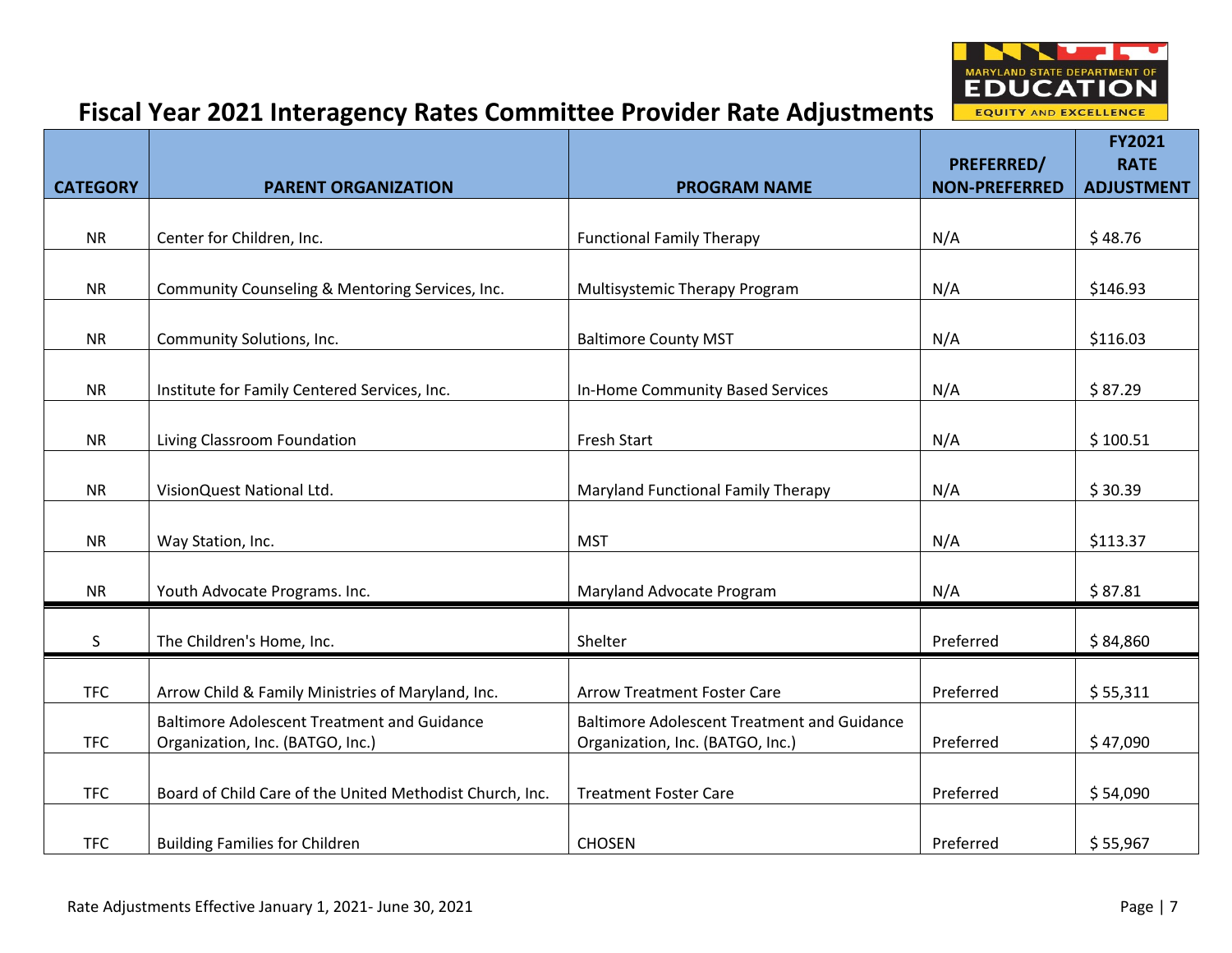

|                 |                                                                   |                                                                                             |                      | <b>FY2021</b>     |
|-----------------|-------------------------------------------------------------------|---------------------------------------------------------------------------------------------|----------------------|-------------------|
|                 |                                                                   |                                                                                             | <b>PREFERRED/</b>    | <b>RATE</b>       |
| <b>CATEGORY</b> | <b>PARENT ORGANIZATION</b>                                        | <b>PROGRAM NAME</b>                                                                         | <b>NON-PREFERRED</b> | <b>ADJUSTMENT</b> |
| <b>TFC</b>      | CareRite TFC, Inc.                                                | <b>Therapeutic Foster Care</b>                                                              | Preferred            | \$47,376          |
| <b>TFC</b>      | Children's Choice of Maryland, Inc.                               | <b>Treatment Foster Care</b>                                                                | Preferred            | \$45,691          |
| <b>TFC</b>      | CONCERN - Professional Services for Children, Youth &<br>Families | <b>Treatment Foster Care</b>                                                                | Preferred            | \$47,906          |
| <b>TFC</b>      | Foundations for Home and Community                                | Treatment/Therapeutic Foster Care                                                           | Preferred            | \$53,042          |
| <b>TFC</b>      | Good Children in The Making, Inc.                                 | <b>TFC</b>                                                                                  | Preferred            | \$42,287          |
| <b>TFC</b>      | Hearts & Homes for Youth                                          | Family Ties TFC                                                                             | Preferred            | \$53,274          |
| <b>TFC</b>      | Kennedy Krieger Education and Community Services, Inc.            | Dept of Family and Community Interventions<br>Therapeutic Foster Care: Emotionally Disabled | Non-Preferred        | \$64,191          |
| <b>TFC</b>      | KidsPeace Corporation                                             | KidsPeace of North America TFC                                                              | Preferred            | \$50,667          |
| <b>TFC</b>      | MENTOR Maryland, Inc.                                             | Severe Emotionally Disturbed TFC                                                            | Non-Preferred        | \$52,465          |
| <b>TFC</b>      | Neighbor to Family, Inc.                                          | <b>Baltimore Program</b>                                                                    | Preferred            | \$53,832          |
| <b>TFC</b>      | Nexus Woodbourne Family Healing, Inc.                             | <b>Treatment Foster Care</b>                                                                | Preferred            | \$55,449          |
| <b>TFC</b>      | Parker Therapeutic Services, Inc.                                 | <b>Parker Therapeutic Services</b>                                                          | Preferred            | \$51,560          |
| <b>TFC NEW</b>  | PCC Stride, Inc.                                                  | <b>Treatment Foster Care</b>                                                                | Preferred            | \$50,592          |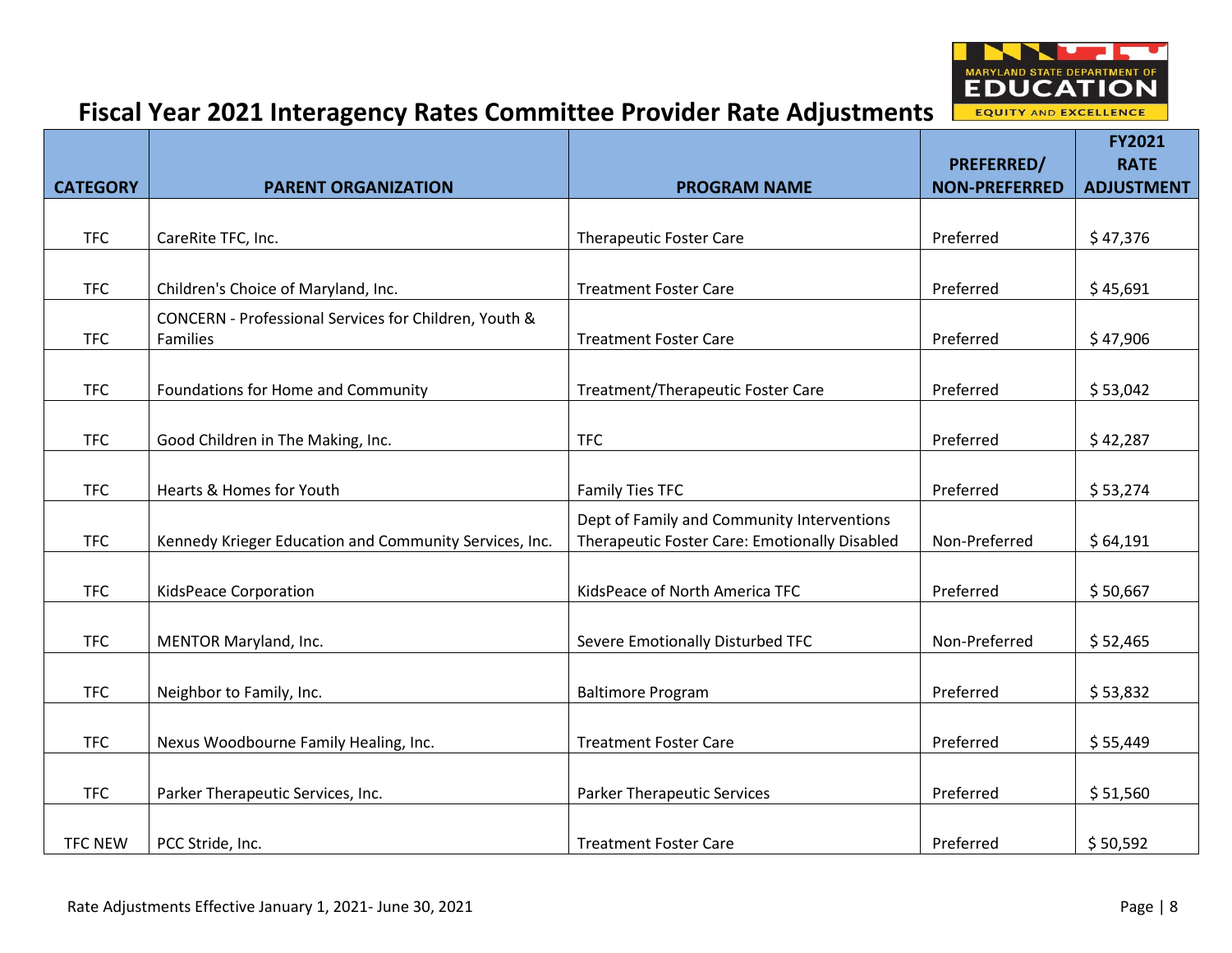

|                 |                                             |                                        |                                    | <b>FY2021</b>                    |
|-----------------|---------------------------------------------|----------------------------------------|------------------------------------|----------------------------------|
| <b>CATEGORY</b> | <b>PARENT ORGANIZATION</b>                  | <b>PROGRAM NAME</b>                    | PREFERRED/<br><b>NON-PREFERRED</b> | <b>RATE</b><br><b>ADJUSTMENT</b> |
|                 |                                             |                                        |                                    |                                  |
| <b>TFC</b>      | Pressley Ridge - Maryland                   | PR Treatment Foster Care               | Preferred                          | \$56,174                         |
| <b>TFC</b>      | Progressive Life Center, Inc.               | Therapeutic Foster Care - MD           | Preferred                          | \$50,360                         |
| <b>TFC</b>      |                                             | <b>Treatment Foster Care</b>           | Preferred                          | \$40,960                         |
|                 | Progressive Steps, Inc.                     |                                        |                                    |                                  |
| <b>TFC</b>      | PSI Services III, Inc.                      | <b>Intensive Treatment Foster Care</b> | Preferred                          | \$66,678                         |
|                 |                                             |                                        |                                    |                                  |
| <b>TFC</b>      | PSI Services III Inc.                       | <b>Treatment Foster Care</b>           | Preferred                          | \$61,862                         |
| <b>TFC</b>      | San Mar Children's Home, Inc.               | <b>Treatment Foster Care</b>           | Preferred                          | \$46,554                         |
| <b>TFC</b>      | Seraaj Family Homes, Inc.                   | Seraaj Family Homes, Inc               | Preferred                          | \$46,504                         |
|                 |                                             |                                        |                                    |                                  |
| <b>TFC</b>      | The Arc Baltimore, Inc.                     | <b>Treatment Foster Care</b>           | Preferred                          | \$49,468                         |
| <b>TFC</b>      | The Arc Northern Chesapeake Region, Inc.    | <b>Treatment Foster Care</b>           | Preferred                          | \$51,185                         |
|                 |                                             |                                        |                                    |                                  |
| <b>TFC</b>      | The Children's Guild, Inc.                  | <b>Treatment Foster Care</b>           | Preferred                          | \$58,865                         |
|                 |                                             |                                        |                                    |                                  |
| <b>TFC</b>      | The Children's Home, Inc.                   | <b>Treatment Foster Care</b>           | Preferred                          | \$53,114                         |
| <b>TFC</b>      | The Martin Pollak Project, Inc.             | <b>Treatment Foster Care Program</b>   | Non-Preferred                      | \$57,348                         |
| <b>TFC</b>      | The National Center for Children & Families | <b>Treatment Foster Care</b>           | Preferred                          | \$66,514                         |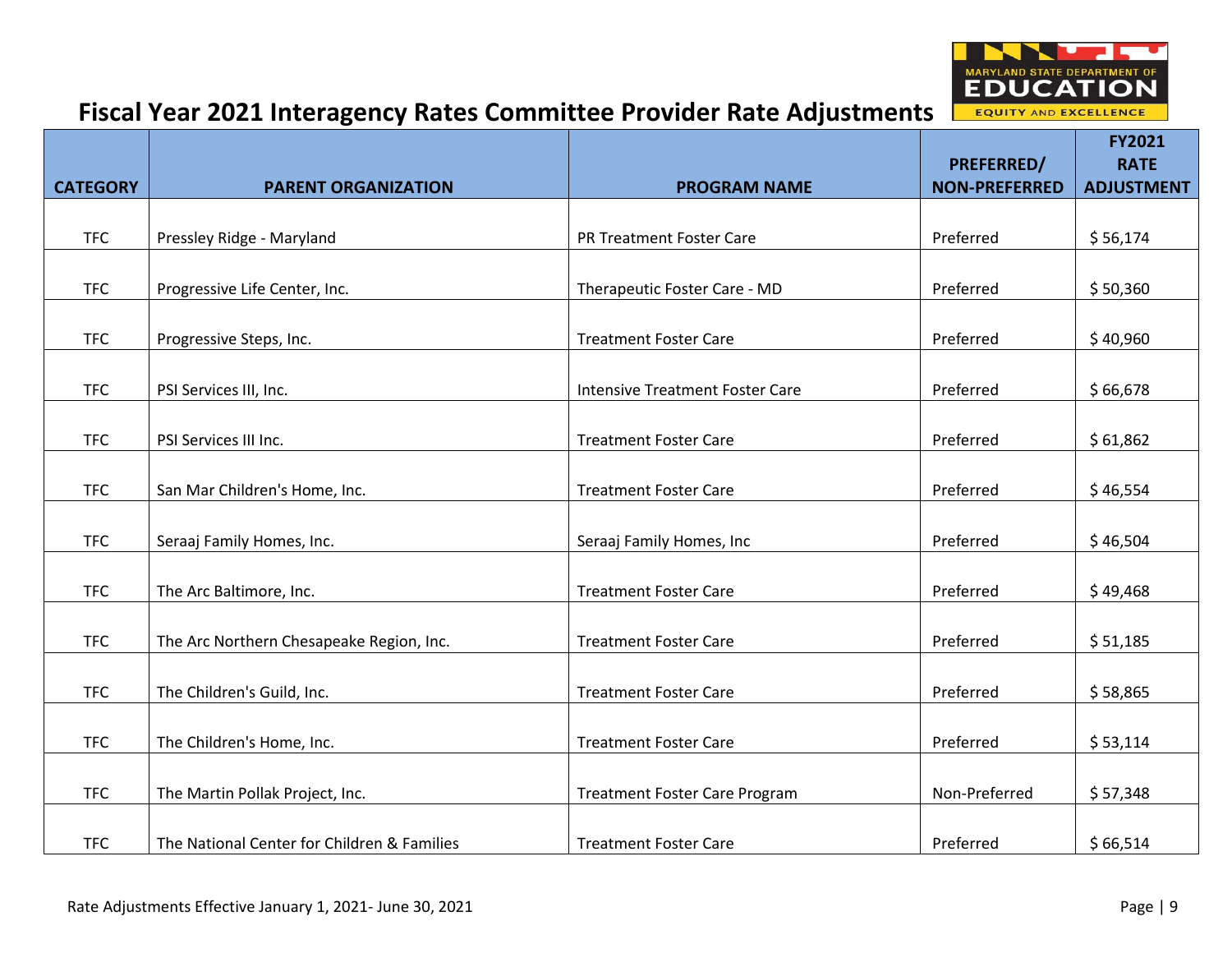

|                 |                                                        |                                                                                          |                                    | <b>FY2021</b>                    |
|-----------------|--------------------------------------------------------|------------------------------------------------------------------------------------------|------------------------------------|----------------------------------|
| <b>CATEGORY</b> | <b>PARENT ORGANIZATION</b>                             | <b>PROGRAM NAME</b>                                                                      | PREFERRED/<br><b>NON-PREFERRED</b> | <b>RATE</b><br><b>ADJUSTMENT</b> |
|                 |                                                        |                                                                                          |                                    |                                  |
| <b>TFC</b>      | WIN Family Services, Inc.                              | <b>Families That Care</b>                                                                | Non-Preferred                      | \$64,648                         |
|                 | CONCERN - Professional Services for Children, Youth &  |                                                                                          |                                    |                                  |
| TFC-MF          | Families                                               | <b>Medically Fragile Foster Care</b>                                                     | Preferred                          | \$50,510                         |
| TFC-MF          | Kennedy Krieger Education and Community Services, Inc. | Dept of Family and Community Interventions<br>Therapeutic Foster Care: Medically Fragile | Preferred                          | \$67,012                         |
| TFC-MF          | MENTOR Maryland, Inc.                                  | <b>Medically Complex TFC</b>                                                             | Non-Preferred                      | \$73,831                         |
|                 |                                                        |                                                                                          |                                    |                                  |
| TFC-MF          | PSI Family Services, Inc.                              | <b>Medical Foster Care</b>                                                               | Preferred                          | \$63,307                         |
|                 |                                                        |                                                                                          |                                    |                                  |
| TFC-MF          | The Arc of Northern Chesapeake, Inc.                   | <b>Treatment Foster Care Medically Fragile</b>                                           | Preferred                          | \$65,690                         |
| <b>TGH</b>      | Cedar Ridge Children's Home & School, Inc.             | Residential Services - 24 Hour Child Care TGH                                            | Preferred                          | \$104,114                        |
|                 |                                                        |                                                                                          |                                    |                                  |
| <b>TGH</b>      | Hearts & Homes for Youth                               | <b>Avis Birely</b>                                                                       | Preferred                          | \$109,113                        |
| <b>TGH</b>      | Hearts & Homes for Youth                               | <b>Marys Mount Manor</b>                                                                 | Preferred                          | \$109,150                        |
| <b>TGH</b>      | Our Fortress Home, Inc.                                | Hilton House - Therapeutic Group Home for<br>Girls                                       | Preferred                          | \$103,851                        |
|                 |                                                        |                                                                                          |                                    |                                  |
| <b>TGH</b>      | The Children's Guild, Inc.                             | The Guild Academy                                                                        | Non-Preferred                      | \$127,497                        |
| TMP-IL          | Challengers Independent Living, Inc.                   | Challengers Teen Parents Program                                                         | Preferred                          | \$69,046                         |
|                 |                                                        |                                                                                          |                                    |                                  |
| TMP-IL          | Hearts & Homes for Youth                               | Damamli Mother/Baby ILP                                                                  | Preferred                          | \$73,614                         |